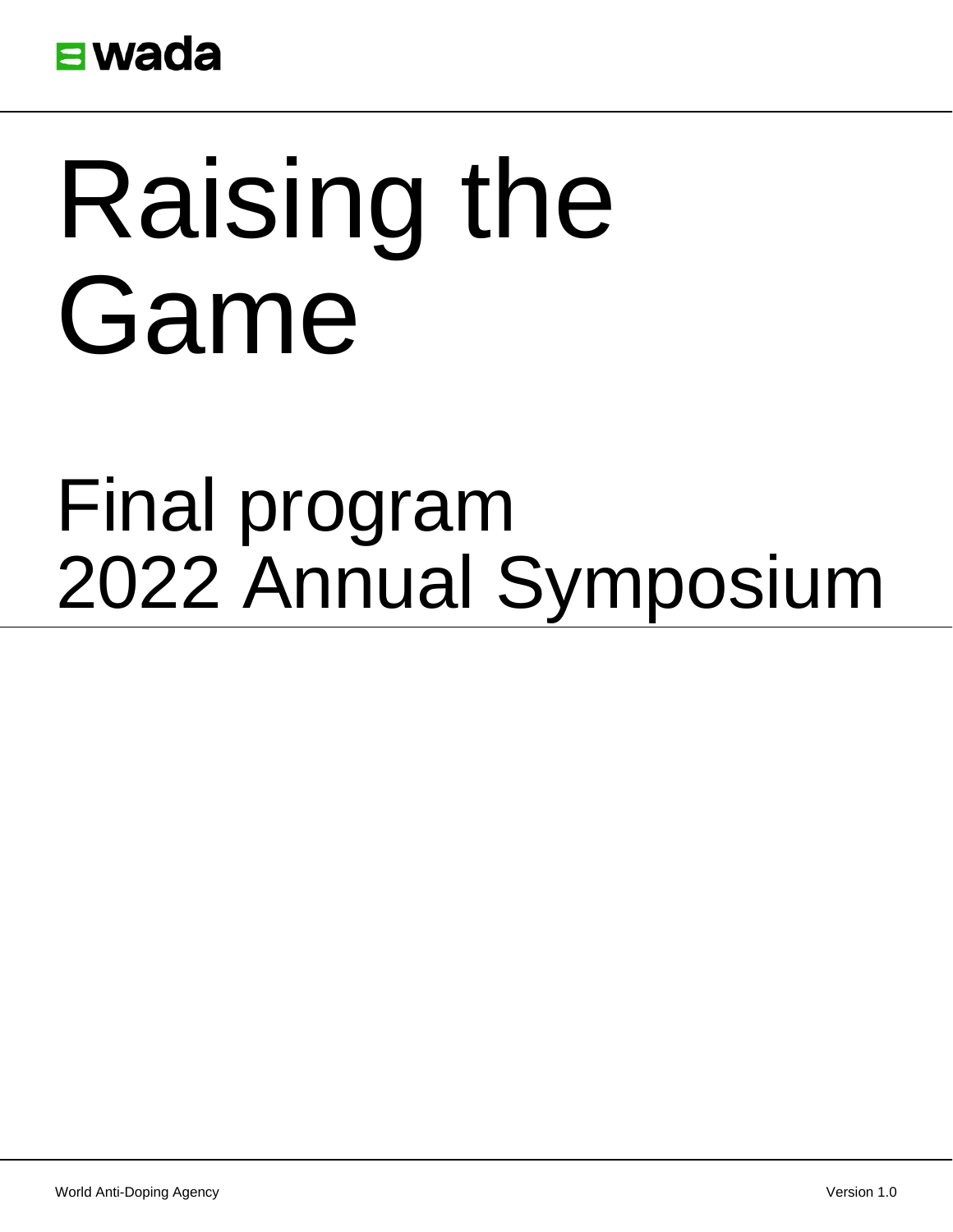

# 09:00 – 10:00 Plenary Sessions

## − **09:00 – 09:15 Session 1: Welcome (Hybrid format)**

This session will give an overview of WADA's 2022 Annual Symposium, including presenting its objectives.

Moderator: Sébastien Gillot, Director, European office and Sport Movement Relations, World Anti-Doping Agency

Presenter: Philippe Leuba, Conseiller d'Etat, Chef du Département de l'économie, de l'innovation et du sport, Canton de Vaud

− **09:15 – 10:00 Session 2: Leading the Anti-Doping Movement in a New Era - Opening Remarks by WADA President and Director General (Hybrid format)**

This session will include a keynote speech by WADA President, Witold Bańka, and provide an update on WADA's strategic priorities and the ongoing impact of COVID-19 by WADA Director General, Olivier Niggli.

- Moderator: Sébastien Gillot, Director, European office and Sport Movement Relations, World Anti-Doping Agency
- Presenters: Witold Bańka, President, World Anti-Doping Agency

Olivier Niggli, Director General, World Anti-Doping Agency

# 10:00 – 10:45 Networking break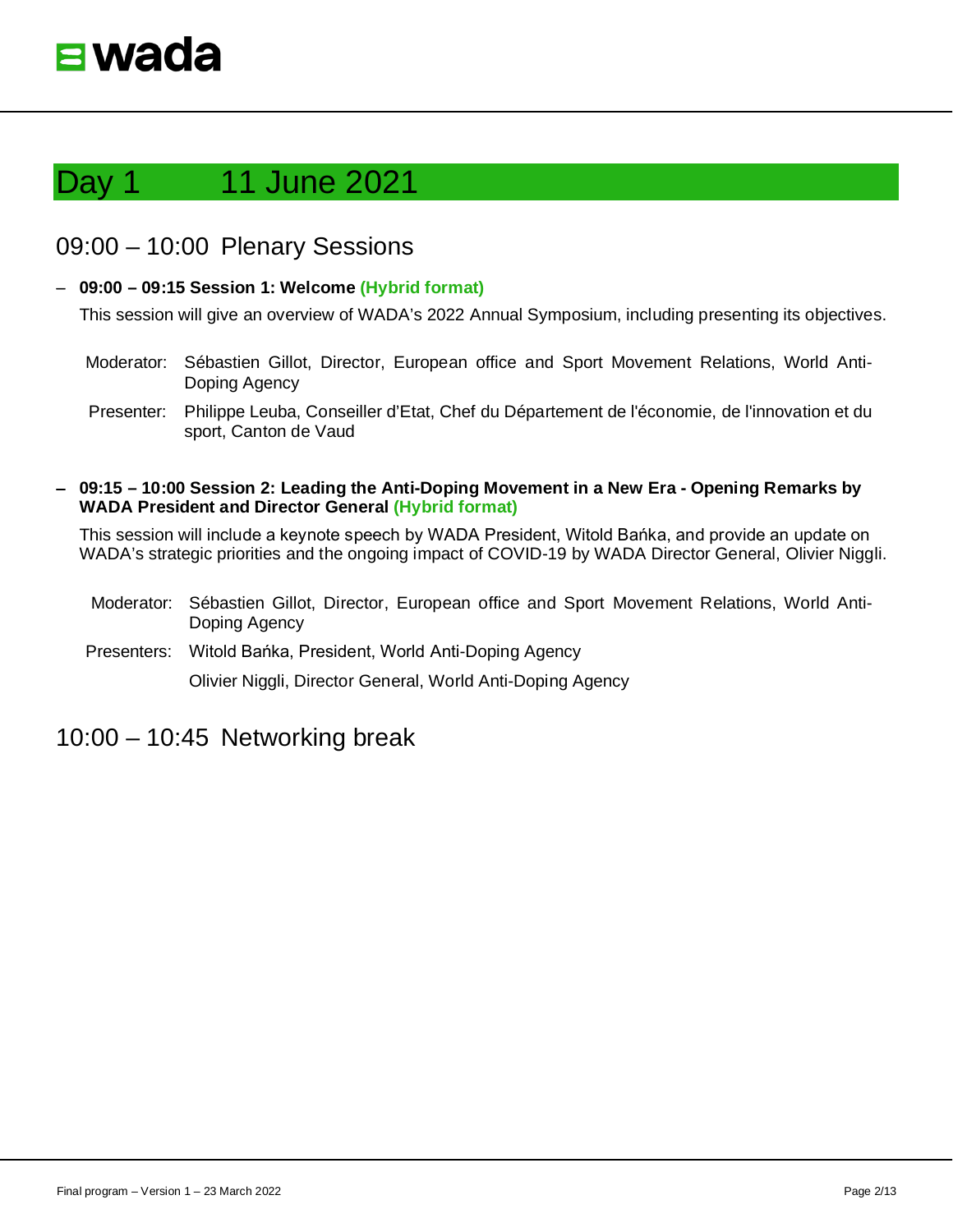

# 10:45 – 12:15 Plenary Sessions

#### − **10:45 – 11:30 Session 3: WADA Governance Reforms – Update and Impact (Hybrid format)**

This session will provide a report on the impact related to greater independence, athlete and National Anti-Doping Organization (NADO) involvement, and ethical conduct within WADA governance and operations. A roundtable discussion will follow.

Moderator: Florence Lefebvre-Rangeon, Deputy Director, Stakeholder Engagement and Partnerships, World Anti-Doping Agency

Presenters: Ulrich Haas, Chair, Working Group on the Review of WADA Governance Reforms

Rune Andersen, Chair, WADA NADO Expert Advisory Group

An Vermeersch, Member, Working Group on the Review of WADA Governance Reforms

James Carr, Deputy Executive Director, Association of Summer Olympic International **Federations** 

#### − **11:30 – 12:15 Session 4: A Compassionate Anti-Doping Framework - Supporting Vulnerable Athletes (Hybrid format)**

This session will examine athlete vulnerability factors from an ethical, psychological, and legal lens to help Anti-Doping Organizations (ADOs) identify and support athletes who may be vulnerable to doping. It will look at the idea of organizations taking a more supportive and positive approach to Clean Sport and how this may be beneficial for ADOs, as well as athletes and their support personnel (ASP) – 'Support and Prevent' rather than 'Catch and Punish'. The importance of ASP will also be a focus of the session and how best to support them to intervene and support athletes.

Moderator: Kady Kanouté Tounkara, Chair, WADA Education Committee

Presenters: Mike McNamee, Chair, WADA Ethics Expert Advisory Group

David Pavot, Professor, research chair on anti-doping in sport, University of Sherbrooke Andrea Petroczi, Professor of Public Health, University of Kingston

# 12:15 – 13:45 Networking lunch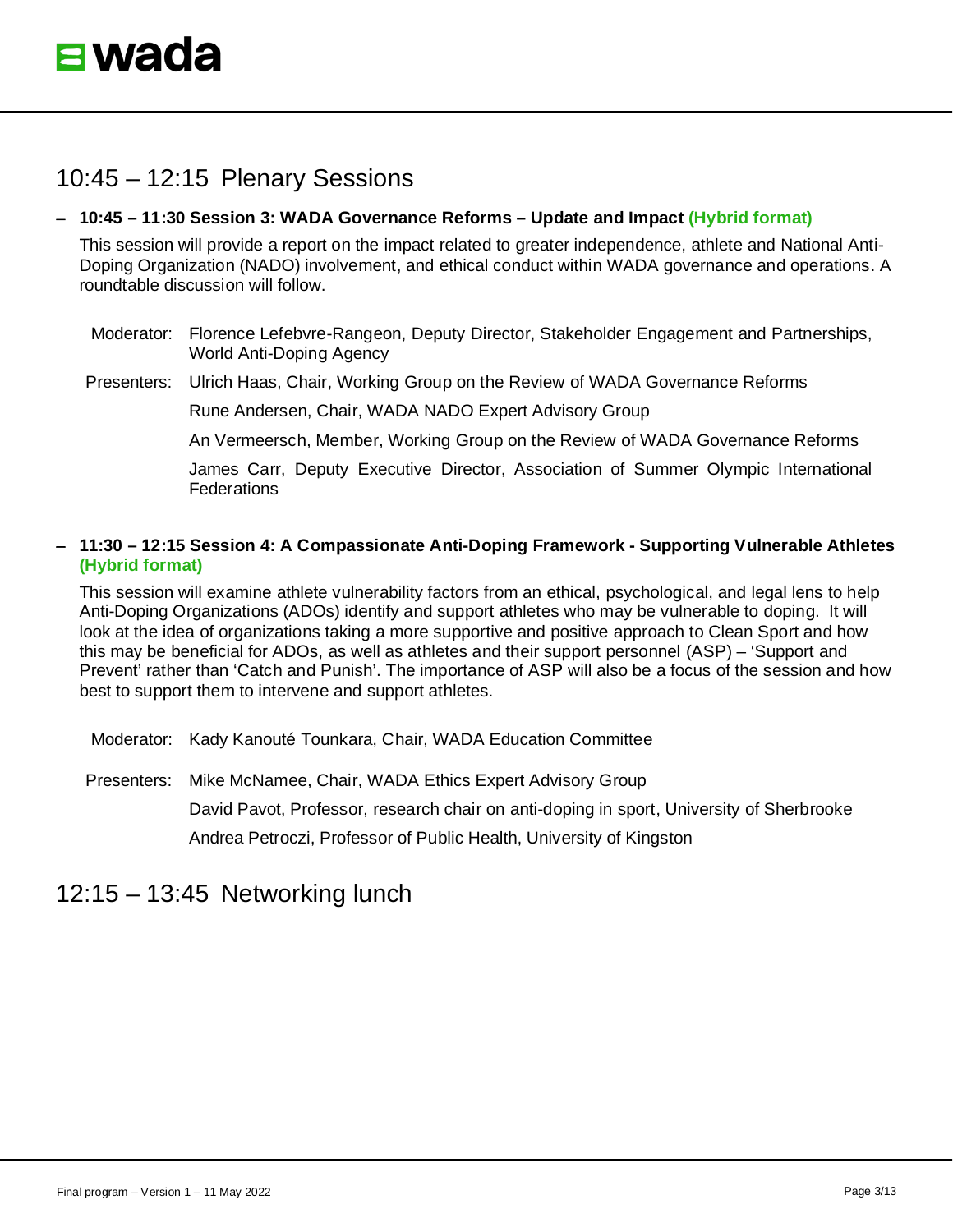

# 13:45 – 14:45 Concurrent Sessions

#### − **Session 5: Operation LIMS – The Biggest and Most Complex Anti-Doping Investigation to Date (Hybrid format)**

In 2017, WADA's Intelligence & Investigations (I&I) Department received a copy of the Moscow Laboratory Information Management System (LIMS) which triggered the most complex investigation in sport. A significant number of Russian athletes have been charged and Operations LIMS has also become one of the most successful investigations. This session will introduce the strategy, methodology, complexity, and lessons learned from Operation LIMS.

Moderator: Günter Younger, Director, Intelligence & Investigations, World Anti-Doping Agency

Presenters: Aaron Walker, Deputy Director, Intelligence & Investigations, World Anti-Doping Agency Nicolas Zbinden, Attorney at Law, Kellerhals Carrard Lausanne

#### − **Session 6: World Anti-Doping Code Signatory Testing Programs Engaging Professional Leagues – Opportunities and Challenges**

This session will explore partnerships between signatory NADOs and domestic professional leagues and how ADOs can better bridge the intersection between athletes moving in and out of World Anti-Doping Code (Code)-compliant programs.

Moderator: Tim Ricketts, Director, Testing, World Anti-Doping Agency

Presenters: Lars Mortsiefer, Director, Legal Matters and Member of the Board, National Anti-Doping Agency of Germany

> Kevin Bean, Senior Manager, Canadian Anti-Doping Program, Canadian Centre for Ethics in Sport

Jennifer O'Brien, Anti-Doping Manager, International Golf Federation

Emily Wisnosky, Legal Affairs Manager, International Basketball Federation

#### − **Session 7: Practical Management of the New Glucocorticoid Rules with Focus on Therapeutic Use Exemptions (Hybrid format)**

The session will focus on the glucocorticoid changes in the 2022 Prohibited List and their implications for Therapeutic Use Exemption (TUE) evaluations by ADO and their TUE Committees. It will include clinical cases and discussions, with the opportunity to ask questions.

Moderator: Alan Vernec, Chief Medical Officer, World Anti-Doping Agency

Presenters: Sebastian Thormann, Member, WADA Therapeutic Use Exemptions Expert Advisory Group Katja Mjøsund, Member, WADA Therapeutic Use Exemptions Expert Advisory Group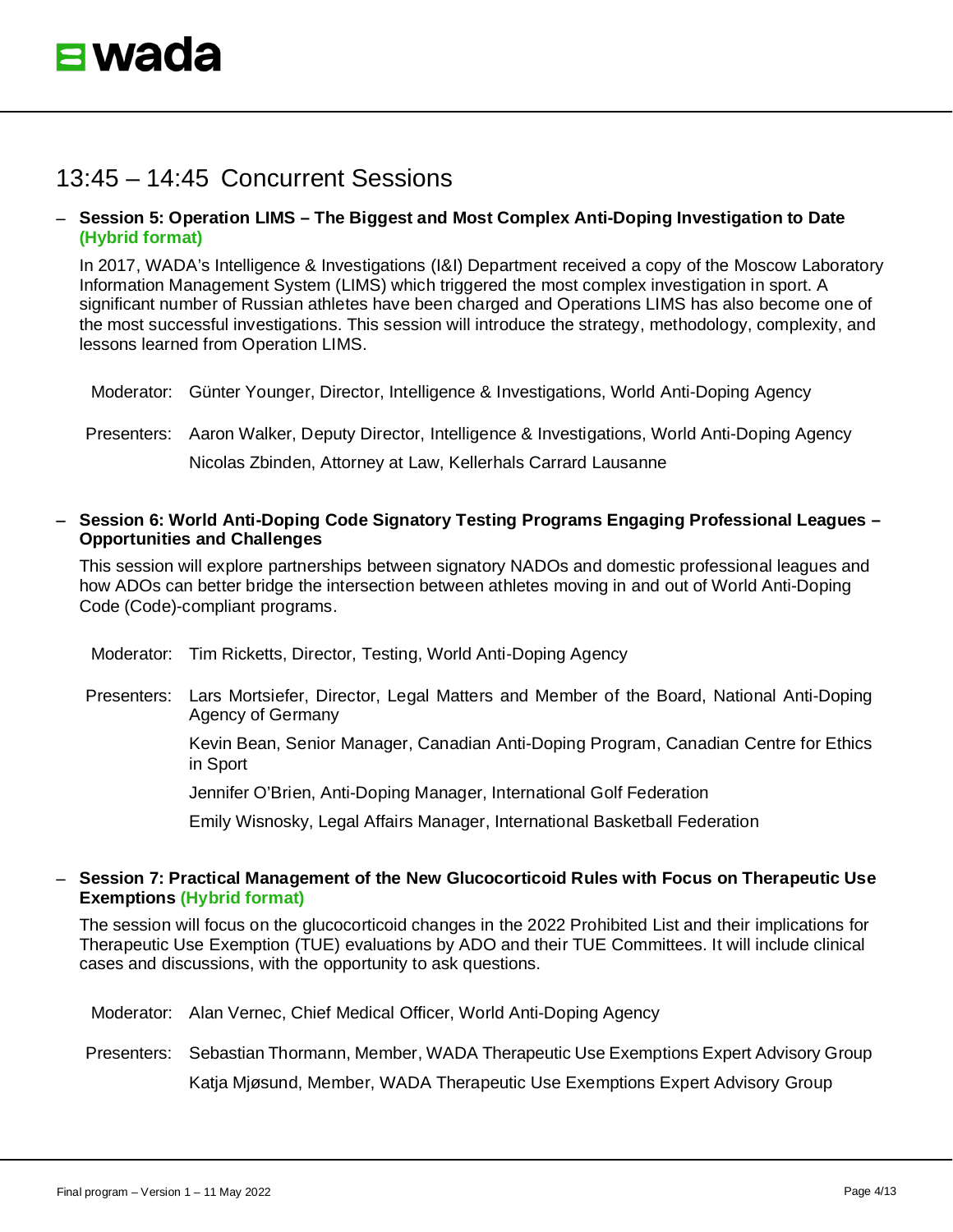

#### − **Session 8: Raising Capability – Strengthening the System through its People**

This session will examine the concept of anti-doping as a profession and how professionals can be supported to develop the skills and competencies necessary to excel in this relatively new discipline. This session will share and explain WADA's new Global Learning and Development Framework (GLDF) that aims to establish professional standards for practitioner roles in the anti-doping industry which will provide the foundation for learning and development activities that support and enhance practitioner capability, for the benefit of clean sport.

Moderator: Catherine Coley, Director, Education and Prevention, French Anti-Doping Agency

Presenters: Marta Nawrocka, Senior Manager Communications, International Testing Agency Katarzyna Katny-Mazowiecki, Coordinator, Global to Local in Education, World Anti-Doping Agency Erik Duiven, Director, Education, Doping Authority Netherlands

Colin Allen, Manager, Global to Local in Education, World Anti-Doping Agency

# 14:45 – 15:15 Networking break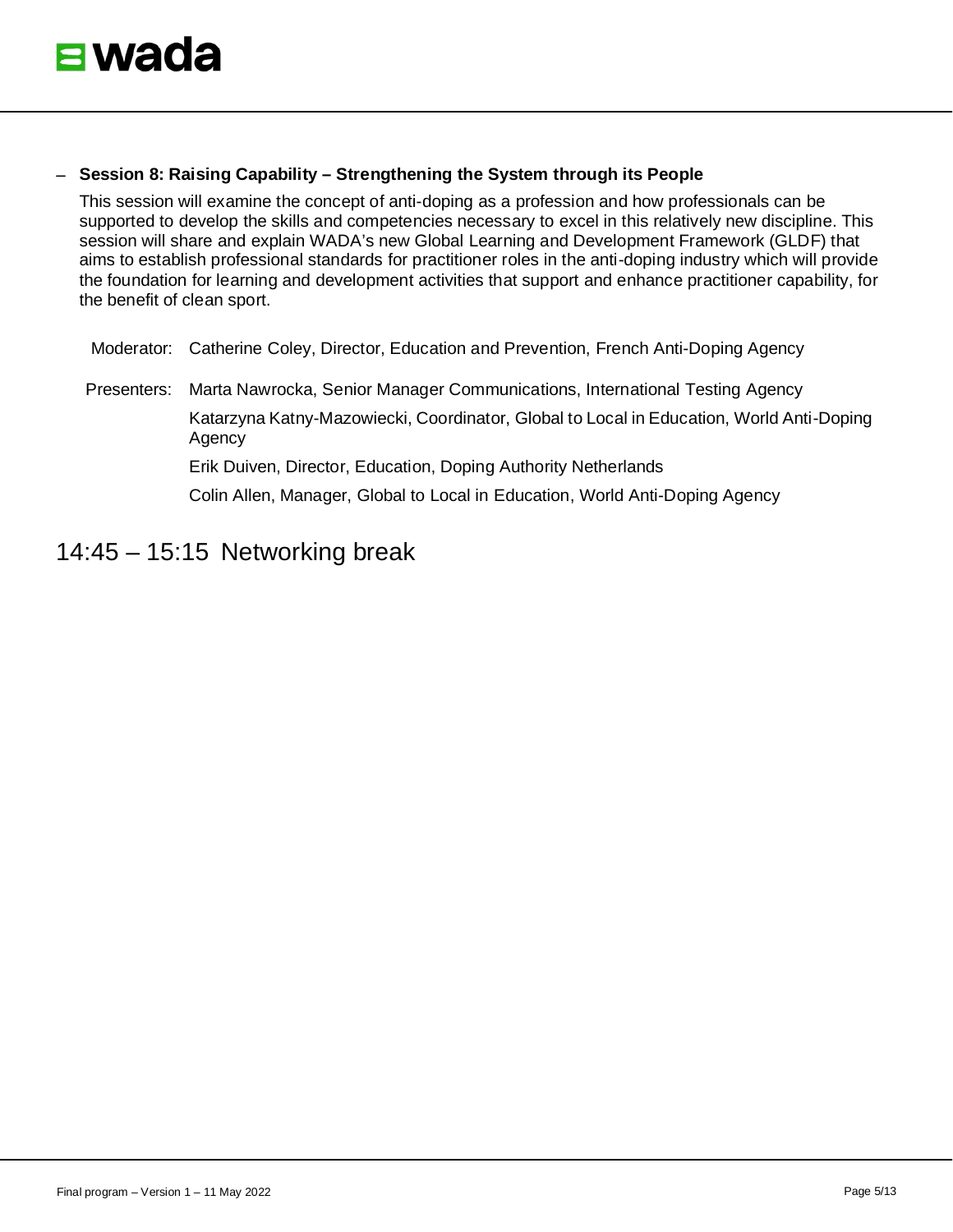

# 15:15 – 16:15 Concurrent Sessions

#### − **Session 9: Implementation of Dried Blood Spot Testing (Hybrid format)**

This panel discussion will provide an update on DBS and provide guidance to ADOs who are considering implementing DBS testing. This session will provide practical examples of ADOs' experiences, as well as review some of the current limitations.

Moderator: Marcia MacDonald, Associate Director, Research, World Anti-Doping Agency

Presenters: Matthew Fedoruk, Chief Science Officer, U.S. Anti-Doping Agency Tiia Kuuranne, Laboratory Director, Swiss Laboratory for Doping Analyses Yan Qingping, Deputy Director of Anti-Doping Division, Chinese Anti-Doping Agency Léonie Egli, DBS Project Manager, World Anti-Doping Agency

− **Session 10: Management of Confidential Sources and Intelligence – Lessons from Examples**

The confidential and secure retention and sharing of anti-doping intelligence is integral to the effectiveness and credibility of an anti-doping program. This session will seek to promote a common confidential source handling system among ADOs that are expanding their intelligence collection capabilities. The session will share best practices in processing intelligence to demonstrate that even the most basic system, if it is managed with sound confidential source/information handling principles, can have a major impact in antidoping investigations.

Moderator: Damien Larin, Senior Manager, Confidential Information Unit, World Anti-Doping Agency

Presenters: Aymeric Alfatli, Manager, Confidential Information Unit, World Anti-Doping Agency

Kine Karsrud, Head of Intelligence and Investigation, Anti-Doping Noway

Marc Waters, Manager, Confidential Information Unit, World Anti-Doping Agency

#### − **Session 11: Implementation of Strengthened Requirements for National Anti-Doping Organizations' Operational Independence (Hybrid format)**

This presentation and discussion will outline the rationale behind enhanced independence requirements for NADOs, how these may be implemented and how they can benefit all ADOs and ultimately athletes.

Moderator: Jorge Leyva, Chief Executive Officer, iNADO Presenters: Gobinathan Nair, Director General, South-East Asia Regional Anti-Doping Organisation Christine Helle, Director General, Anti-Doping Sweden

Tom May, Director, NADO/RADO Relations, World Anti-Doping Agency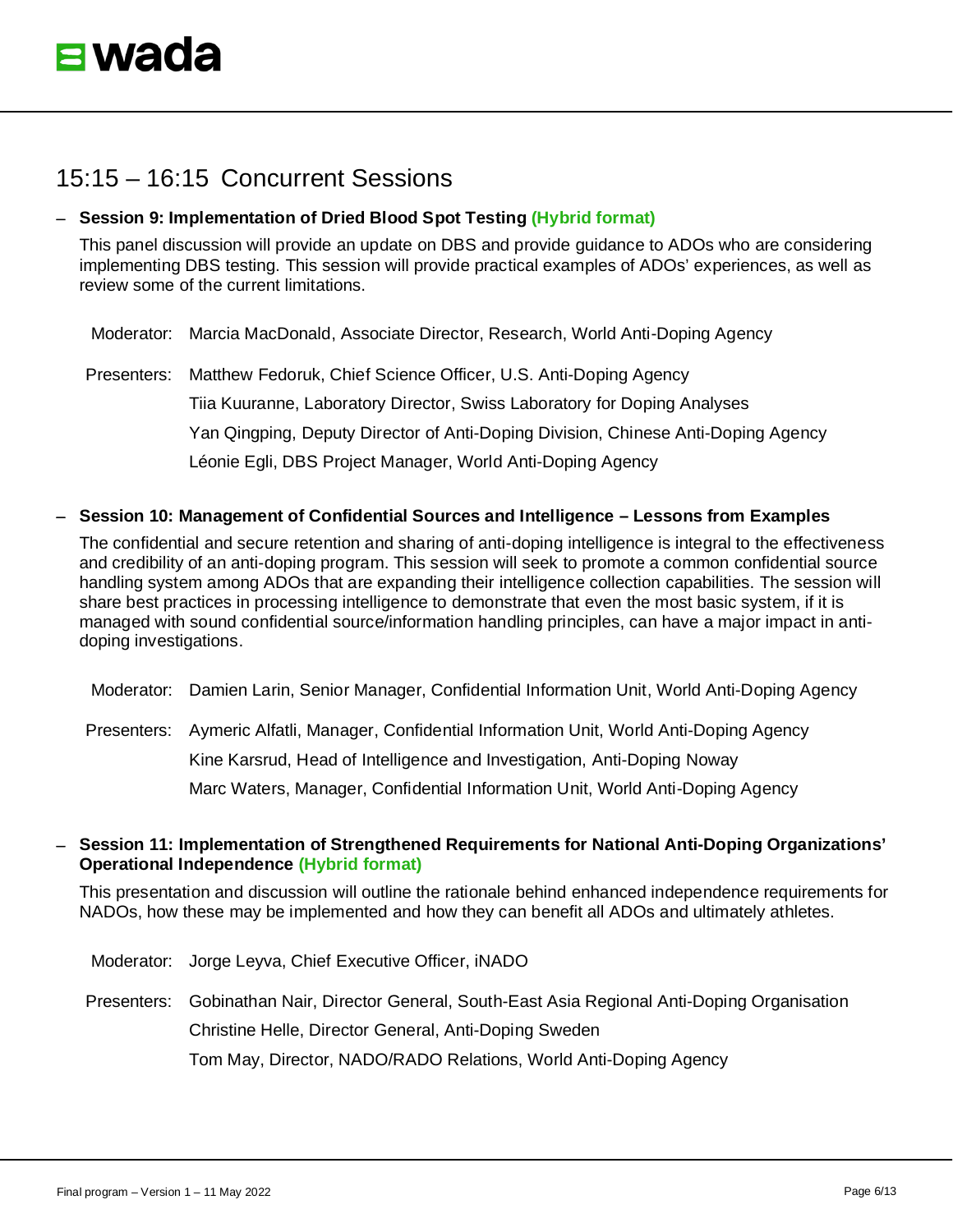

#### − **Session 12: 2021 Code: Practical Lessons and Learnings after One Year of Application**

This session will discuss a number of key legal issues and cases that have arisen from the application of the 2021 World Anti-Doping Code.

| Moderator: Julien Sieveking, Director, Legal Affairs, World Anti-Doping Agency |
|--------------------------------------------------------------------------------|
| Presenters: Richard Young, Lawyer, Bryan Cave Leighton Paisner LLP             |
| Dominique Leroux, Head of Legal Affairs, International Testing Agency          |
| Ross Wenzel, General Counsel, World Anti-Doping Agency                         |

# 16:30 – 17:30 Plenary Session

− **Session 13: A Q&A Session with WADA President, Vice-President and Director General (Hybrid format)**

This session will provide participants with the opportunity to interact directly with key members of WADA's leadership for a Q&A session. WADA President, Witold Bańka; Vice-President, Yang Yang; and Director General, Olivier Niggli, will respond to questions from the audience.

- Moderator: Ben Sandford, Chair, Athlete Committee, World Anti-Doping Agency
- Presenters: Witold Bańka, President, World Anti-Doping Agency Yang Yang, Vice-President, World Anti-Doping Agency Olivier Niggli, Director General, World Anti-Doping Agency

# 17:30 – 19:00 Networking Cocktail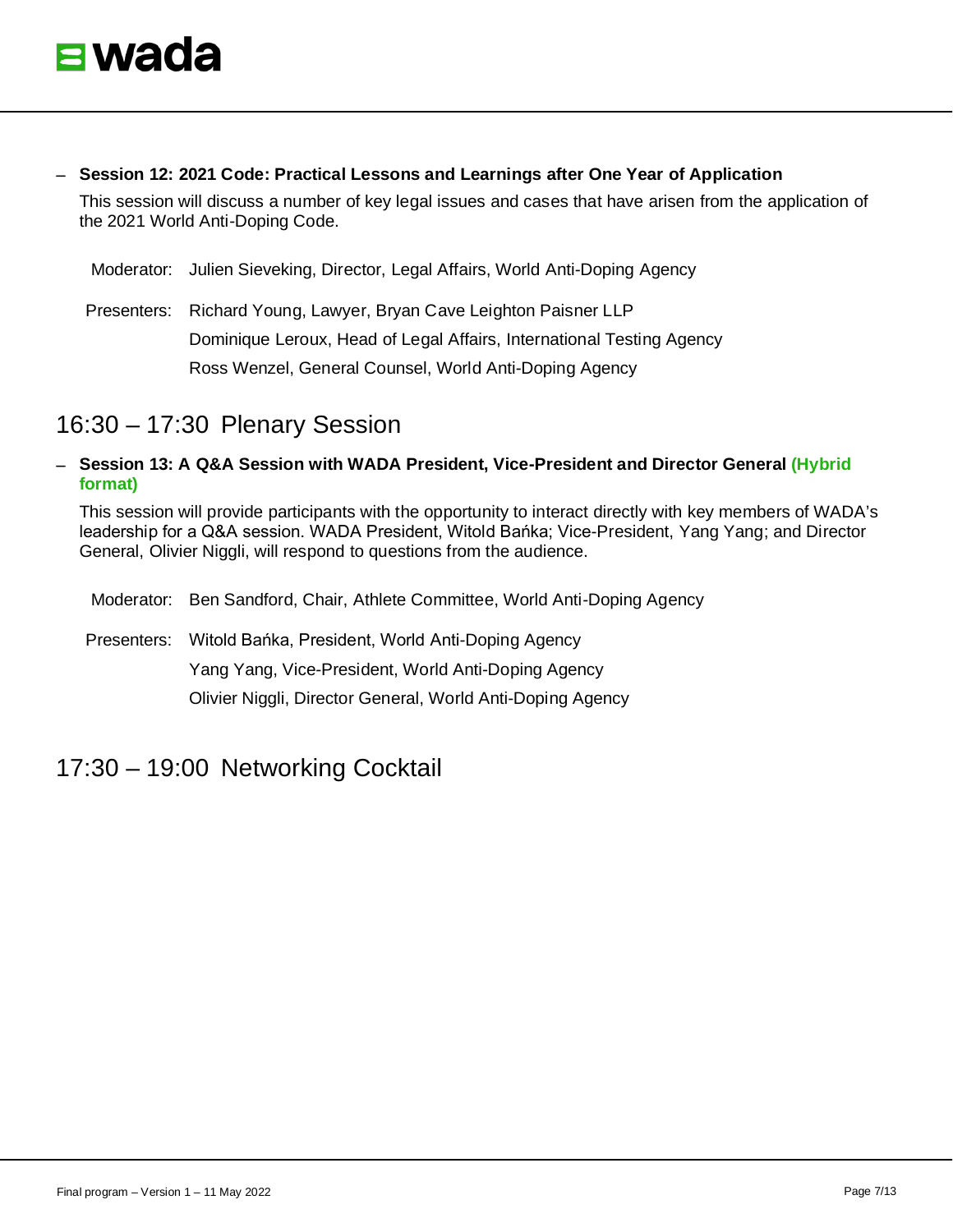# Day 2 12 June 2022

# 08:30 – 09:30 Plenary Session

# − **Session 14: The Athletes' Anti-Doping Ombuds (Hybrid format)**

This panel discussion will present the role of the Athletes' Anti-Doping Ombuds and how it is intended to serve athletes in navigating the complexities of the anti-doping system.

Moderator: Stuart Kemp, Deputy Chief Operating Officer, World Anti-Doping Agency

Presenters: Ben Sandford, Chair, Athlete Committee, World Anti-Doping Agency Kacie Wallace, Ombuds, U.S. Olympic & Paralympic Committee

# 09:45 – 10:45 Concurrent Sessions

## − **Session 15: Education Solutions for the Next Generation of Athletes (Hybrid format)**

This session will explore the importance of educating athletes along the *athlete pathway* as outlined in WADA's Guidelines for Education including how the *athlete curriculum* for different levels of athletes along the pathway can be applied. In addition, the people surrounding athletes have a direct impact on athletes' behaviors and need to be educated to build a strong system to protect clean athletes. WADA's *Athlete Support Personnel curriculum* will also be shared.

Moderator: Gracie Li, Manager, Learning Management System (ADEL), World Anti-Doping Agency

Presenters: Ariadna Camargo Balcazar, Coordinator, Digital Learning, World Anti-Doping Agency Nina Makuc, Education Coordinator, Slovenian Anti-Doping Organisation Adriana Maria Escobar Leiva, Member, WADA Athlete Committee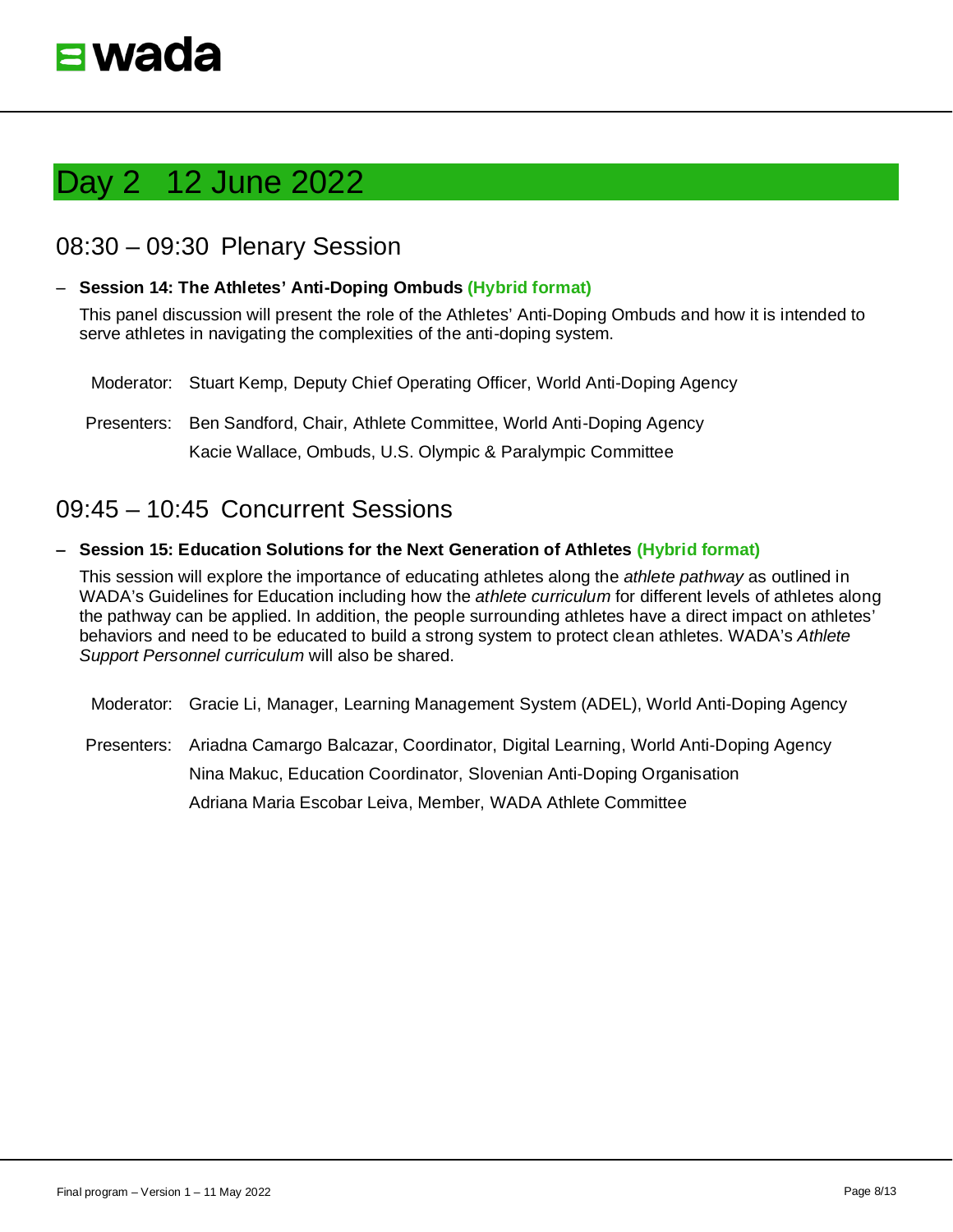## − **Session 16: WADA Capacity Building Project - Intelligence and Investigations**

On 31 January 2022, the European Commission approved WADA's application for funding for a project related to Anti-Doping Intelligence and Investigations Capacity and Capability Building in Europe.

This two-years project aims at developing and reinforcing NADOs' investigative capabilities but also at strengthening the cooperation between European Union law enforcement agencies and their respective NADOs*.* This session will present the objectives and actions of this project and how European NADOs and law enforcement agencies can participate.

Moderator: Günter Younger, Director, Intelligence & Investigation, World Anti-Doping Agency

Presenters: Mathieu Fonteneau, Project Manager, European Commission

Yves Le Lostecque, Head of Unit A3 – Erasmus Mundus, Sport, European Education and Culture Executive Agency

John McLaughlin, Investigator, World Anti-Doping Agency

#### − **Session 17: Governments and Anti-Doping – Time for Stronger Accountability? (Hybrid format)**

Governments are heavily engaged in the protection of clean sport. They play a key role in the anti-doping community, as co-founders of WADA, signatories to the UNESCO and/or Council of Europe Anti-Doping Conventions and holders of the national legal frameworks. Yet, the absence of stronger legally binding mechanisms creates a gap in the system. Athletes or ADOs that break the rules face severe consequences but there are no real consequences for a Government that would choose to not play by the rules. This session will discuss possible ways of filling this gap by making Governments more accountable to the Conventions, the Code or through a new binding mechanism.

Moderator: Duncan MacKay, Founding editor, insidethegames.biz

Presenters: Richard Young, Lawyer, Bryan Cave Leighton Paisner LLP Jean-François Vilotte, Lawyer, De Gaule Fleurance et Associés Kirsty Coventry, Minister of Sports, Arts and Recreation, Zimbabwe Julien Attuil-Kayser, Head of the Anti-Doping Unit, Sport Division, Council of Europe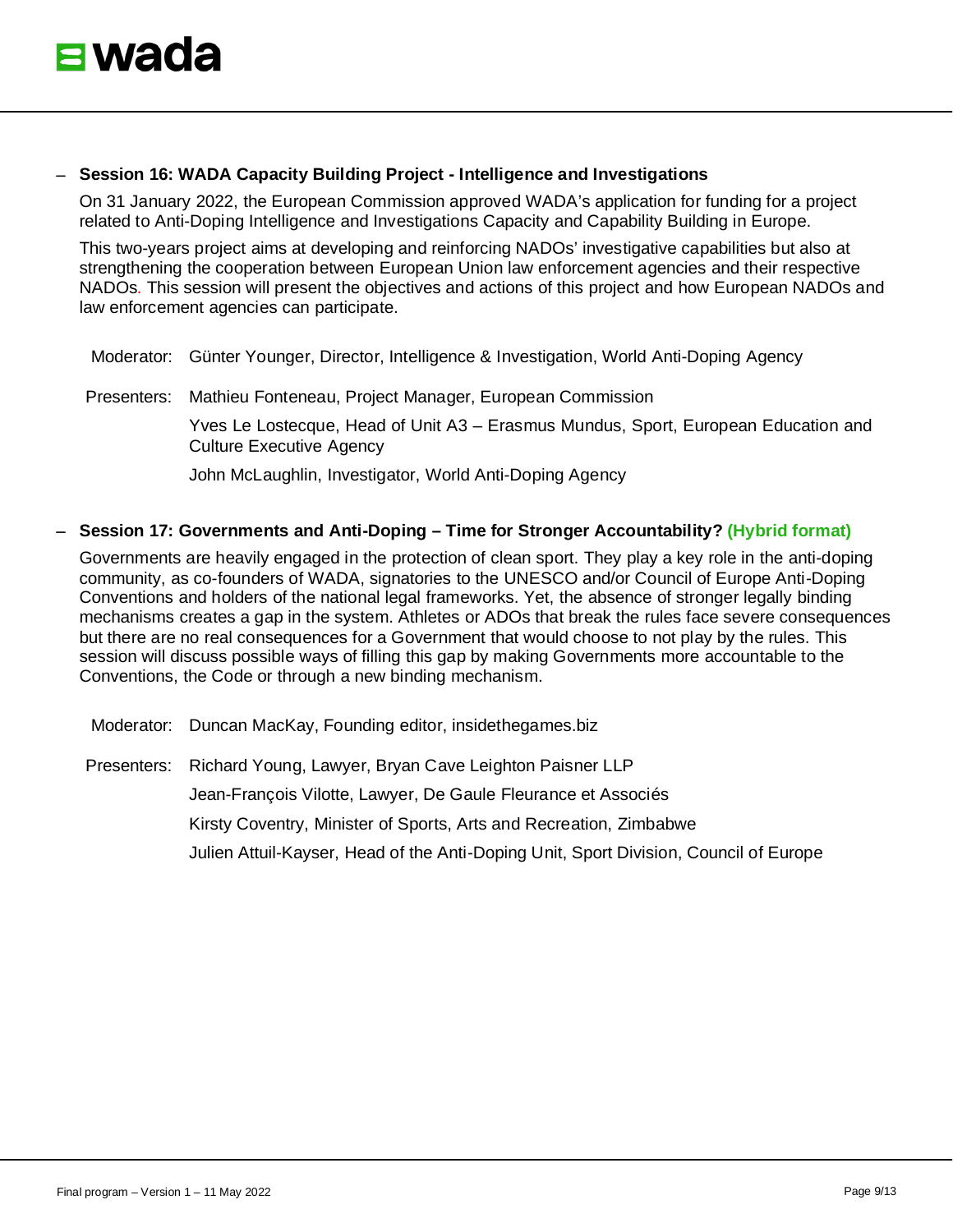

#### − **Session 18: Update on DCO Central and the future of ADAMS**

Doping Control Officer (DCO) Central is WADA's ADAMS-connected, free, paperless doping control system. This session will highlight the benefits of adopting this app and discuss future enhancements to the app. A roadmap on other ADAMS initiatives will also be presented.

Moderator: Chaya Ndiaye, Senior Manager, Product (ADAMS Lead), World Anti-Doping Agency

Presenters: George Tsamis, Senior Manager, Testing, World Anti-Doping Agency Janko Dvorsak, Chief Executive Officer, Slovenian Anti-Doping Organisation Hamish Coffey, Deputy Director of Operations, UK Anti-Doping

# 10:45 – 11:15 Networking break

# 11:15 – 12:15 Plenary Session

− **Session 19: WADA Compliance Monitoring Program – Progress and Next Steps (Hybrid format)**

This session will explore the gains made by the global anti-doping community and the means by which WADA is able to garner insight into the scope and quality of anti-doping world-wide and affect change. An overview of future challenges and approaches will also be explored.

Moderator: Kevin Haynes, Associate Director, Compliance, Rules and Standards, World Anti-Doping Agency

Presenters: Karine Henrie, Deputy Director, Testing, World Anti-Doping Agency Barbara Leishman, Vice-Chair, WADA Compliance Review Committee Fahmy Galant, General Manager, South African Institute for Drug-Free Sport

# 12:15 – 13:45 Networking lunch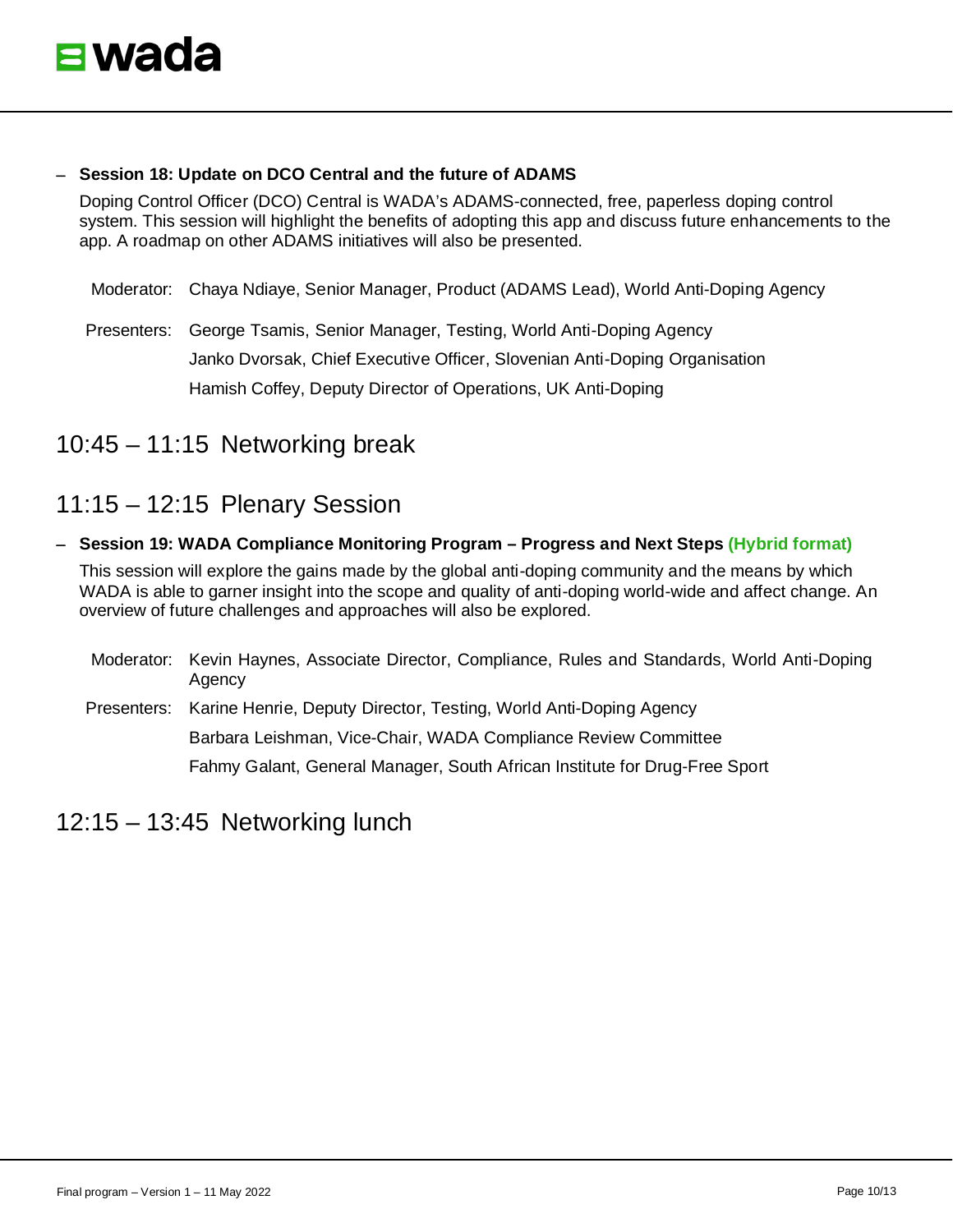

# 13:45 – 14:45 Concurrent Sessions

#### − **Session 20: Integrating Athlete Voices into Decision Making (Hybrid format)**

Recent WADA Governance reforms have the potential to serve athletes better by ensuring all voices are heard and that they are empowered and a part of the decision-making process. A discussion will be held on how other ADOs can ensure athletes are integrated into anti-doping programs constructively and in a meaningful way.

Moderator: Jeff Porter, Member, WADA Athlete Committee

Presenters: Ben Sandford, Chair, WADA Athlete Committee Gaby Ahrens, Member, WADA Athlete Committee Nick Paterson, Chief Executive Officer, Drug Free Sport New Zealand Brendan Williams, Chair, Athletes Advisory Commission, Commonwealth Games **Federation** 

#### − **Session 21: An Update on the Development of Tools to Measure Doping Prevalence**

This session intends to advance participants' understanding of the importance of assessing the prevalence of doping and the limitations of current approaches. The session will also demonstrate the work carried out by the WADA Prevalence of Doping Working Group in the development of a robust survey prevalence tool and how such tools may be implemented by ADOs in the future.

Moderator: Marcia MacDonald, Associate Director, Research, World Anti-Doping Agency

Presenters: Andrea Petroczi, Chair, Prevalence Working Group, World Anti-Doping Agency

Martial Saugy, Senior scientific advisor, Center of Research & Expertise in antidoping Sciences (REDs) of the University of Lausanne

Neil Robinson, Head of Science & Medical, International Testing Agency

Jesús Muñoz-Guerra, Head of Anti-Doping Department, Spanish Commission for the Fight Against Doping in Sports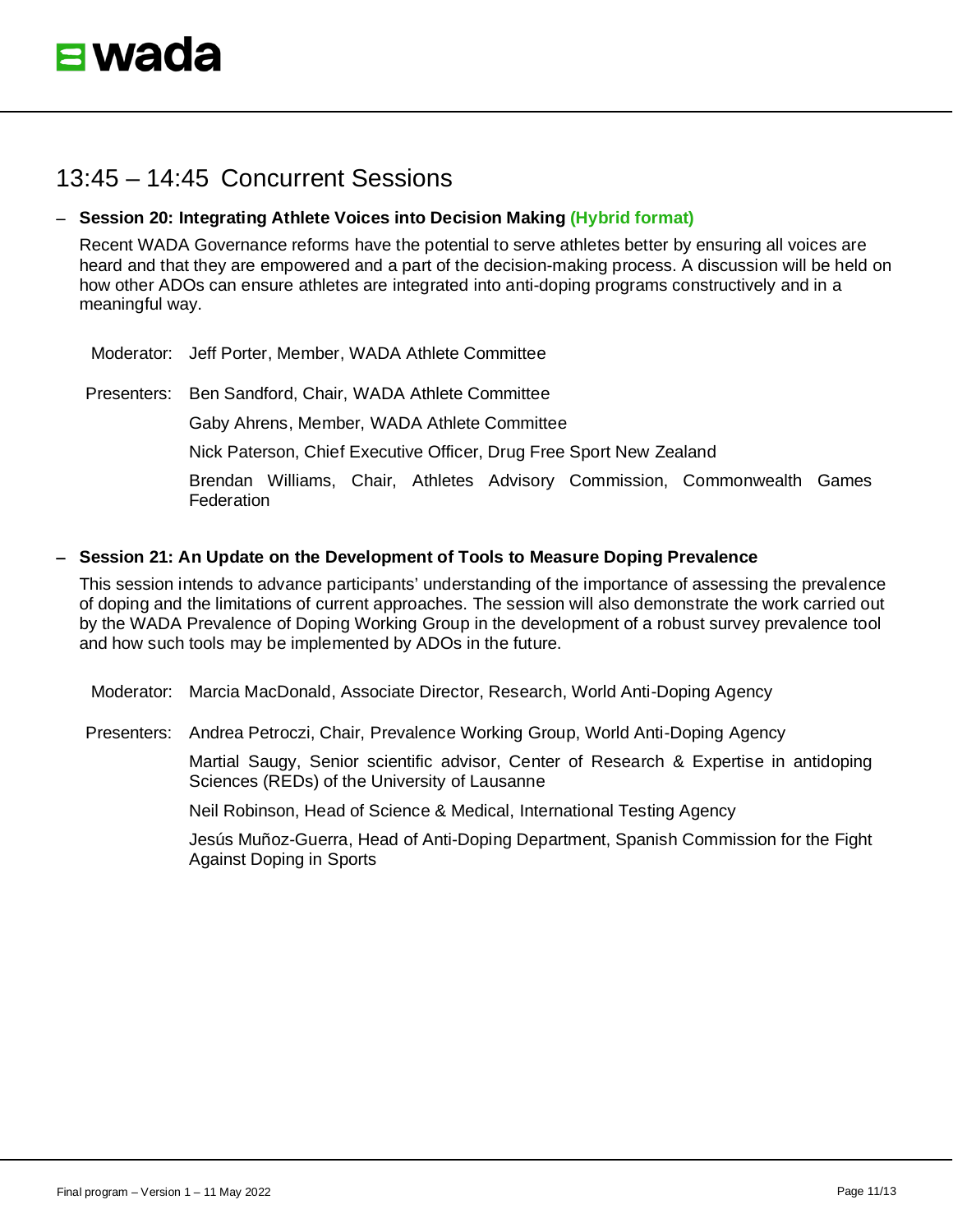#### − **Session 22: Alternative Sample Collection Programs (Hybrid format)**

COVID-19 has forced the anti-doping community to think 'outside the box' on how testing programs can be maintained in the face of travel and health restrictions. This session will update participants on several pilot programs trialed during the early stages of the pandemic and WADA's latest developments in alternative virtual sample collection programs.

Moderator: George Tsamis, Senior Manager, Testing, World Anti-Doping Agency

Presenters: Matthew Fedoruk, Chief Science Officer, US Anti-Doping Agency

Haile Diresibachew Wondimu, Member, Board of Directors, National Anti-Doping Organization of Ethiopia

Hamish Coffey, Deputy Director of Operations, UK Anti-Doping

Jenny Schulze, Manager, Testing and Science, Anti-Doping Sweden

## − **Session 23: Advancing the Athlete Biological Passport**

This session will update participants on the latest developments with the Athlete Biological Passport (ABP) and prepare them for changes planned for 2022 and beyond, including a first look at the upcoming Endocrine Module and the new Steroids in Blood markers to be included in the Steroid Module.

Moderator: Reid Aikin, Associate Director, Athlete Biological Passport, World Anti-Doping Agency

Presenters: Tiia Kuuranne, Director, Swiss Laboratory for Doping Analyses Tristan Equey, Analyst, Athlete Biological Passport, World Anti-Doping Agency

# 14:45 – 15:15 Networking break